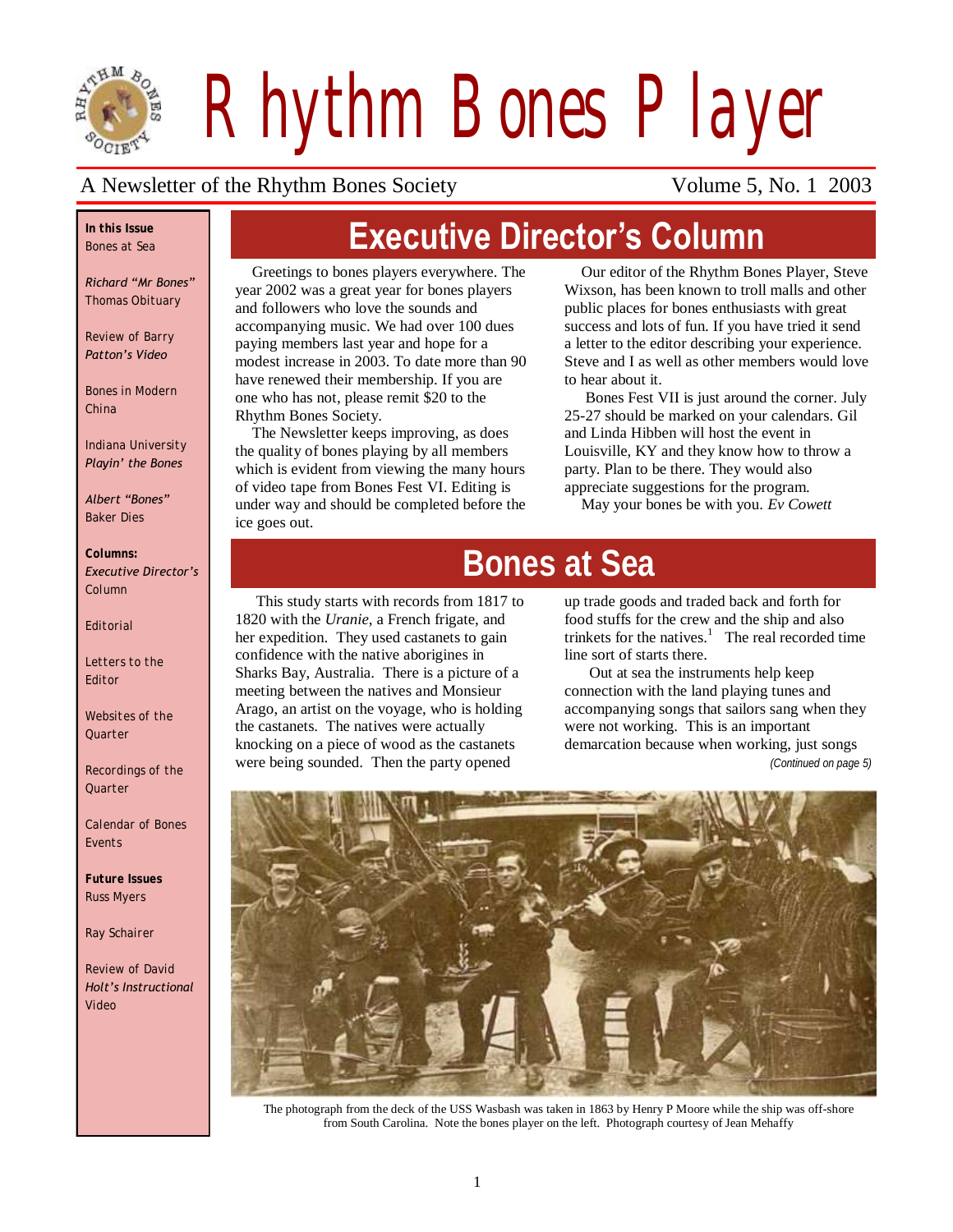### **Editorial**

I suspect all of us would like to thank Tim Reilly personally for his article on *Bones at Sea*. Tim dictated it while in the hospital following a car accident on the way to Bones Fest VI. Part 1 is in this issue and Part 2 will be in the next issue.

Hank Tenenbaum submitted the obituary on Richard *Mr Bones*  Thomas. Richard said he would attend Bones Fest III, but never showed up. His CD, *Bones and Blues,* was the Recording of the Quarter in Volume 2, No. 2 of the newsletter.

The obituary states that Richard was inspired to play the bones after seeing Sammy Davis, Jr., his uncle and father perform. Does anyone know anything about this trio and their bones playing?

Hans Weehuizen, a member from the Netherlands, sent a short article and photograph on some very unusual and interesting bones.

As you must know by now, I troll for bones players when I travel. That is I make a fool of myself by walking around playing bones. And it works! We spent part of the holidays in Mexico and, in the small town of San Miguel de Allende, Fred Edmund"s nephew came up and introduced himself. He had heard Fred play many times but was not a bones player himself. Fred Edmund inspired Ev Cowett to organize Bones Fest I and has one of the bones instructional videos. Small world!

# **Letters to the Editor**

Ev, We got it!! The old Louisville Theater in downtown Louisville. Seats 200 with stage and good acoustics. The date for Bones Fest VII is July 25-27, 2003. We will work on getting a room rate downtown. Also, where to have our Friday night clash. All the best, *Gil Hibben*.

My name is Tom Lockhart and I come from Bannockburn in Scotland. Myself and my good friend Paw Broon both mastered the Bones after being blown away by a two handed player we had the opportunity to hear

down at a folk festival in Edale England. They took a bit of learning but we mastered the technique and are in demand at all sorts of folk music events, especially Paw who is like a Chinook Helicopter in full flight. They sound beautiful miked up.

The bones I own, which are about seventy years old and made of ebony, have a deep stinging rattle to them. They used to belong to a professional entertainer and his daughter, who gave me them to me, told me he appeared playing them on very early BBC Radio programmes. The best sound I ever made from bones was from real whale bones, very heavy and an indescribable sound; they were also very old. I wrote to Tromso in Norway to try and obtain a piece of whale bone to manufacture my own as they are still allowed to take whales there for scientific purposes but to no avail.

I enjoyed visiting your web site. I am presently on an oil rig in the middle of the North Sea. Good luck to the world's fellow bones players; it is amazing the enjoyment the 'Worlds Smallest Percussion Instrument' can bring to so many people with a lot of them asking, "What is that you are playing?" Just like I did as they have never 'clapped' eyes on them before.

I once played them in Mexico with a Macharachi Band. They loved them and asked what they were. I told them Scottish Castanets. Kindest Regards, *Tom Lockhart & Paw Broon, the "Scottish Castanet Players."* 

I spoke to Ted Goon last night and he told me that his beloved wife Barbara died on December 18th after an eight month battle with illness.

I was fortunate to meet Barbara on both of my visits to Ted in LA. I was hoping to see her again on my next visit. She was a wonderful, warm, and caring person, full of vitality and fun . She made me very welcome in their home and I will miss her.

Ted's loss is a great one. *Mel Mercier.*

I thought the Guilford College venue was superb. Why not just make it our permanent site for the Fest? We could have an occasional fest at other venues; we should even have Regional Fests like one a quarter at some venue and

#### *Rhythm Bones Player*

Rhythm Bones Society Volume 5, No. 1 First Quarter 2003

**Editor** Steve Wixson wixson@chattanooga.net

**Executive Director** Everett Cowett ecowett@triad.rr.com

**Web Site Coordinator** Jonathan Danforth jdanforth@gensym.com

**Board of Directors** Steve Brown, Assistant Director Sally Carroll Everett Cowett, Executive Director Gil Hibben Mel Mercier Jerry Mescher Steve Wixson, Secretary/Treasurer

 The Rhythm Bones Player is published quarterly by the Rhythm Bones Society. Nonmember subscriptions are \$10 for one year; RBS members receive the Player as part of their dues.

 The Rhythm Bones Player welcomes letters to the Editor and articles on any aspect of bones playing. All material submitted for consideration is subject to editing and condensation.

Rhythm Bones Central web site: rhythmbones.com

the annual Fest at Guilford. Our Regional Fests should attract more local members and give them a less expensive opportunity to participate.

Seems to me it is time now to also recruit some musician members to the society. We could use Blue Grass, Dixieland, Ragtime, Blues, Celtic groups to play live. This could even evolve to where the society could put on shows at folk fests, Broadway, and Hollywood!!

Host responsibilities at Guilford could be rotated; I would not expect Ev to be burdened with any of it. Also, Guilford could play a more direct role. Use their staff. Hey I get carried away. *Walt Watkins*

I have worked with rhythm bones for over 30 years...mainly with Percy Danforth who played bones for many events. Percy would accompany me to schools where I, as a composer, would involve the

*(Continued on page 3)*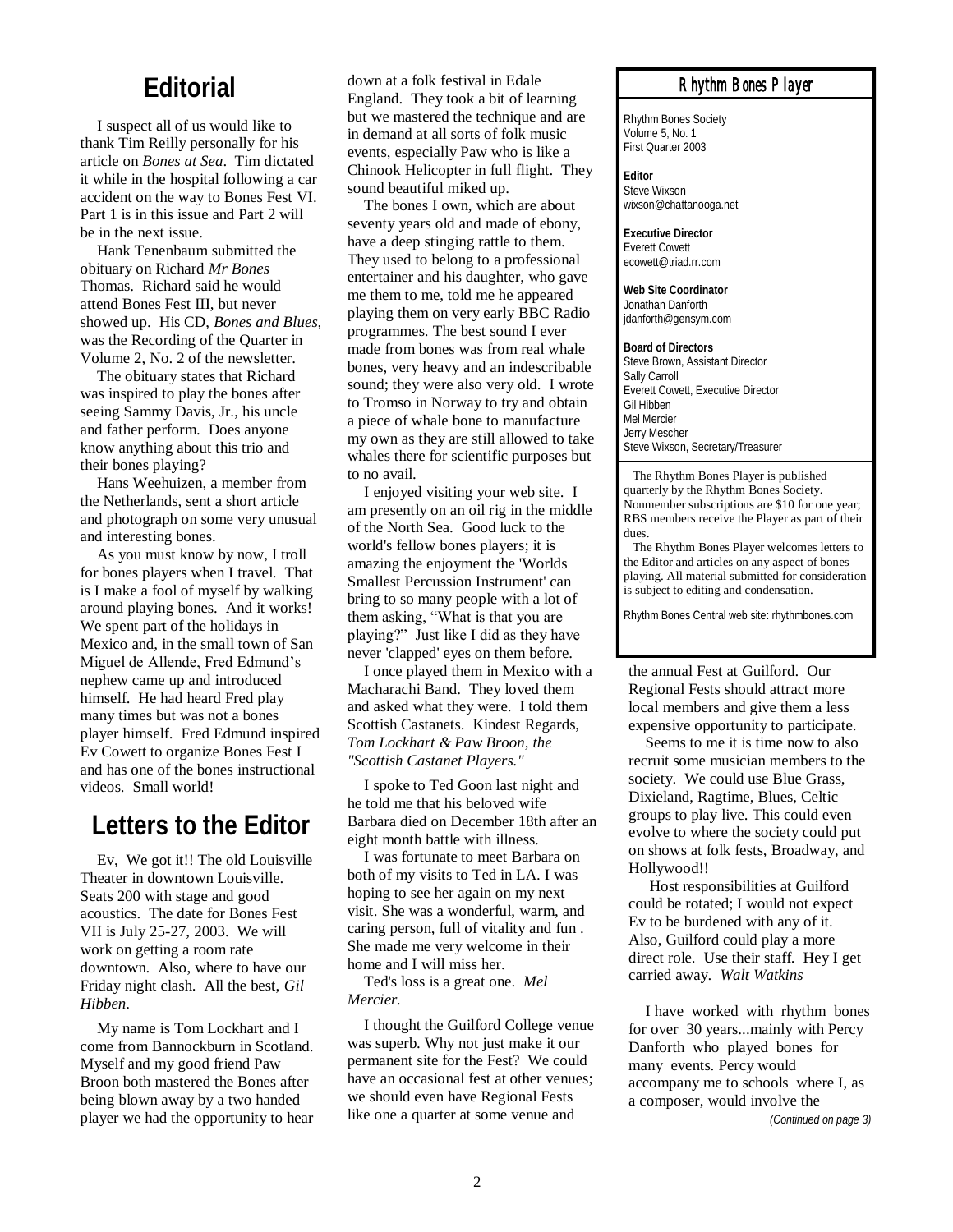students in writing songs about the history of their area and then we would teach them how to play the rhythm bones...especially in connection with my musical about lumbering, T-I-M-B\_E-R (www.songsalive.com/plays.html)!!

I have a nursing background and am currently a music and health consultant at U of Michigan's Mott

Children's Hospital here in Ann

**Bones in Modern China**

Recently Bob Everhart, organizer of the National Traditional Music Festival and Contests (including the Bones Contest) formerly in Avoca, Iowa, went to China and performed some traditional music for them. He sent a news release of that effort to all of the people on his email list including me. I sent a return email asking if he saw anything like bones in China. Here is his reply:

"We did! In Xian we saw a blind couple performing in the street. He was playing a one-string fiddle-like instrument, but the woman was playing with what appeared to be bones. They were wider than those we are familiar with and tied with string on one end to keep them together. They 'clapped' more than anything but she kept a remarkable rhythm with them to the old fiddler. We watched them for some time and found it very interesting. Both of them were quite old, and passers-by dropped in small coins quite often. We didn't see much begging anywhere but these two blind ones must have had permission to solicit. Actually they were pretty good, so we left a donation, too. It was

## **Bones in Ancient China**

The Harper"s New Monthly Magazine article titled *The Ancestry of Brudder Bones* appearing in the 1878-9 issue states that bones were among the musical instruments of Chinese Emperor Fon Hi the first. The date was around 3500 B.C.

# *(Continued from page 2)* **Call for Regional Bones Fest Organizers**

Members have expressed interest in getting together in between Bones Fests at what might be called Regional Bones Fests. These would be one day events for people within a couple of hours driving time. Lunch could be as simple as delivered pizza and motels would not be needed. Steve Wixson would send email and snail mail notices to members and non-members in our database. The event would probably be similar to Bones Fests I and II that Ev Cowett organized and he will share that organizing experience. If you are interested in organizing such an event, contact Ev Cowett at 336-294-5332 or

# **Richard 'Mr. Bones' Thomas Obituary**

Richard "Mr. Bones" Thomas passed away peacefully in his sleep Friday morning, November 29th, 2002.

Mr. Bones, a fixture in the Washington music scene for at least seven decades, was born in Pomonky, MD July 30, 1922 and was raised in Washington, DC from six months of age.

Developing an interest in the bones at the age of six, after seeing a vaudeville performance by Sammy Davis Jr., his uncle and his father at a train station, he crafted his first set of bones from a cigar box. He then began fashioning them from wood and finally settled upon 6 to 7 inch beef rib bones (a process that takes approximately nine months).

During World War II he was drafted into the Army and was a member of the famous Red Ball Express. During the war he earned four Battle Stars. After the war he worked a series of jobs in both the private and public sectors until his retirement.

Mr. Bones met Archie Edwards at the recording of *Blues and Bones*. After the recording they performed at the Chicago Blues Festival, and in



Richard "Mr. Bones" Thomas from the www.acousticblues.com website

1997 they performed at the St. Louis Blues Festival.

Along with other Barbershop members (Archie opened the Barbershop in 1959 and it soon became a meeting place for local and national musicians,and was the first meeting place of the Washington, DC Blues Society), Mr. Bones had been a hit at the Smithsonian Folklife Festival, the Bull Durham Blues Festival, Blues in the Burg (where he was a featured performer), the DC Blues Society Festival and various local festivals. He had also performed community service benefit shows at hospitals, schools and civic events.

Mr. Bones' percussion, which sounds similar to castanets and tap drums, can be heard on "*Blues and Bones*" with Archie Edwards. He also recorded with Michael Roach on the CDs "*Ain't Got No Home*" and "*The Blinds of Life*."

Mr. Bones' craft is compatible with most, if not all, musical genres, including blues, jazz, folk, Latin, etc. He had a delightful personality and was always a crowd favorite.

Mr. Bones was a senior member of the AEBHF and last July Mr. Bones turned 80 years old. For more information about Mr. Bones and the Foundation, please go to website www.acousticblues.com. *Submitted by Hank Tenenbaum*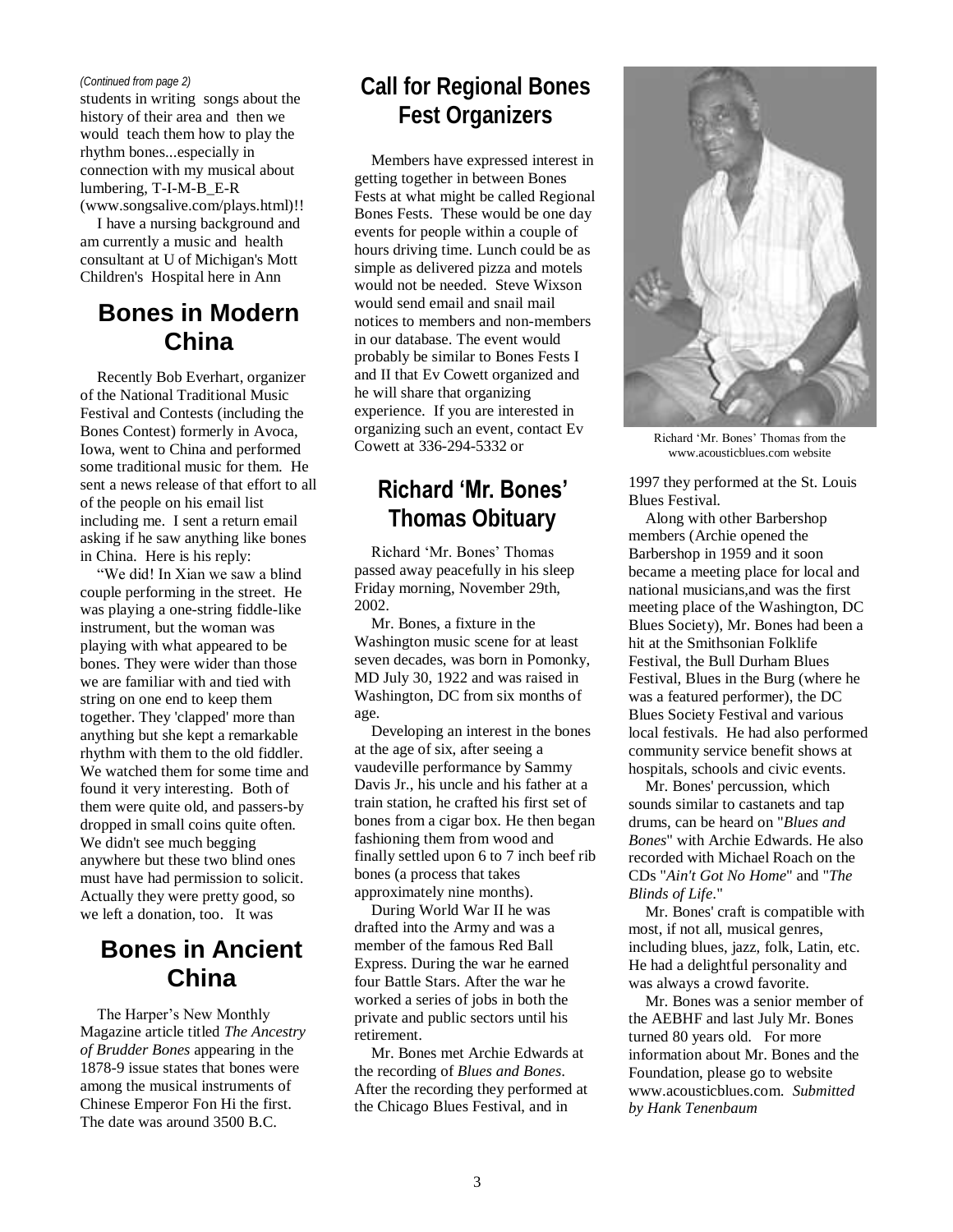### **Recorded Bones Music**

**Flapjack.** Old time Bush Swing with Teilhard Frost on bones and feet. There are only two bones tracks (3 and 5) but the feet percussion sounds like slow bones. See www.flapjack.ca. for information on this CD.

**Benoit Bourque.** May I suggest these CDs on which I play bones: 1) TB-035 Hommage à Alfred Montmarquette, 2) TB-091 Les pieds qui parlent, 3) Matapat on Borealis Records, 4) Petit fou on Borealis Records. Here is where you can find a lot of very québécois music including the first two recordings: www.qbc.clic.net/~thirtybe Call Borealis Records at 877-530-4288.

# **Website of the Quarter**

**www2.nlc-bnc.ca/gramophone/src/ m2-1041-e.htm.** This webiste is great if you like French Acadian music which I do. I have several of Alfred Montmarquette's tapes and CDs that I got from the Smithsonian Folkways Records several years ago (See Recorded Bones Music, Volume 3, No 1 for their address). Click on Virtual Gramophone Database to listen to lots of old recordings. *Ev Cowett*

#### **Albert "Bones" Baker Dies**

We will always remember 'Bones' as a tall, thin man, wearing razor-sharp pressed trousers and spotlessly clean dress shirts. His clothing was accented with highly polished dress shoes and gentleman-style hats.

At age 89, Bones was the eldest of the Fruit Jar Picker's band members. Over the years he played on the TV show Hee-Haw with Roy Clark, and on the Grand Ole Opry. Al had a great sense of rhythm, rattling the bones at a break-neck pace which added the winkle to the music.

When Albert joined the U.S. Army he brought his "bones" with him. The bones were cow's ribs, shortened to about seven inches. In the evenings he would join with a few other soldiers to play music. See

www.fruitjarpickers.com for more details. *Submitted by Steve Brown*

#### **Review of Barry Patton's Bones Instructional Video**

Barry "Bones" Patton's 13 minute video is titled *Introduction to Playing the Rhythm Bones*. It begins with a one-handed bones demonstration with

Byron Berline playing the fiddle. Barry first shows how to hold the bones. He then teaches the forward roll followed by a figure-eight roll. This is followed by the stop (or tap).

He moves to two-handed (or double fisted) bones playing. He demonstrates several different twohanded licks again with Byron on the fiddle. He shows how to play a rhythm beat in one hand to go with the pattern played in the other hand.

Barry suggests that the student get recorded music and practice to learn how to keep the rhythm. He has some advise on what level of proficiency a student needs before jamming or playing with other instrumentalists.

He concludes with a small bit of the history of bones playing.

Barry also sells bones and information on purchasing this video or his bones is available at his website: doublestop.com/barrybones.htm (temporarily down for reorganization) or call 316-221-9201. *Steve Wixson*

## **Indiana University Playin' The Bones**

The Rhythm Bones Society was able to help the Indiana University add bones playing to a theatrical play by introducing them to former member Malcom Dalglish. This effort was quite successful and Malcom helped the actor learn to play a little and he managed to do all of the effects that were needed live. The following is their initial request.

"I found your address via a website about your Bones Players Society. I am hoping that you might be able to help me with a problem. I am a lighting designer working on my MFA at Indiana University. I am working on a new play written by one of my fellow MFA playwright students called *Playin' the Bones.* It is a terrific play set in Appalachia about a girl who can see and communicate with the dead. The play uses the bones as a representation of the dead communicating with the living.

"I need to find some bones recordings to use for sound cues. I am hoping to find recordings of the bones alone (without other instruments). I would be grateful for any help or leads that you may offer.

"Thank you for your time. I hope that we can help spread the beauty of this musical media." *CC Conn*

# **Bones Fest VII Louisville, Kentucky**

**Hosted by Gil and Linda Hibben**

# **July 25-27, 2003**

**Saturday at the Louisville Theatre in downtown Louisville**

**Details in the next newsletter**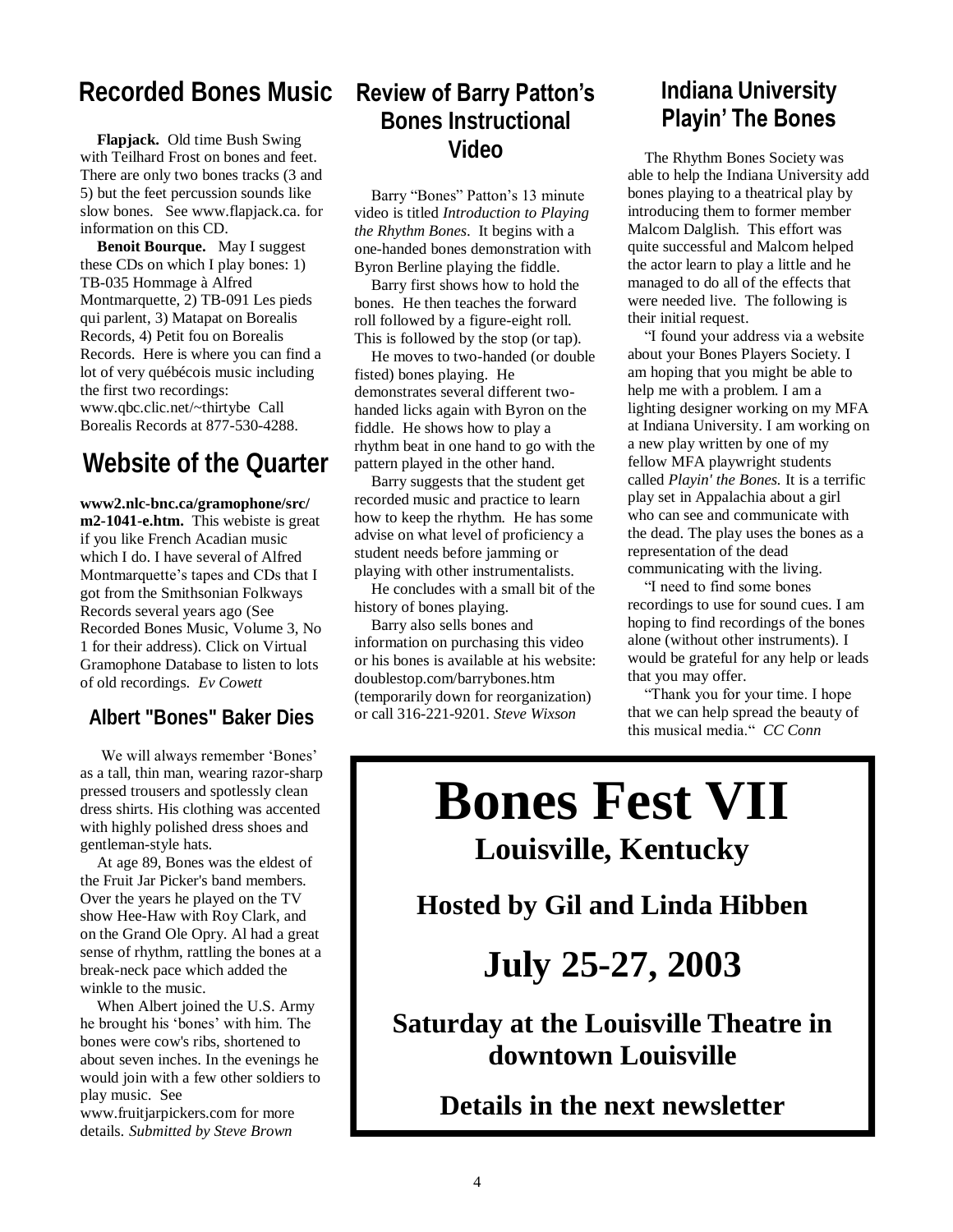## **Bones Calendar**

**March 8th**. Downeast Country Dance Festival. No word if there will be a bones workshop, but Steve Brown will be there selling bones and playing with Ryan Thomson. Information at website home.gwi.net/dance/decdf. **March 30**. 2-4 P.M. McCabes, 3101 West Pico Blvd. Santa Monica, CA, 310-828-4497. Join Aaron Plunkett for a one day workshop at Mc Cabes (Just West of the 10 Fwy.) where he will present an exciting "hands-on" look into drumming styles and rhythms from Ireland (Bones, Spoons, Bodhran), The Balkans (Teppan), Egypt (Dumbek/Table), India (Tablas), Persia (Tombak), Indonesia (Gamelan), Africa (Anlo Ewe), Cuba (Congas) and Brazil (Birenbau, Pandeiro).

The workshop will accommodate beginner, intermediate and advanced playing levels. Participants will learn the elements that make up music: beat, rhythm and pitch and the class will play traditional musical forms from various regions around the world. Basic instruments will be provided for you or you can bring your own.

Cost is \$30.00 and you are encouraged to bring your cassette recorders and notebooks; however video taping or digital recording is not allowed. For further information contact Mc Cabes at 310-828-4497 or Aaron at 818-569-5465.

**April 25-27**. New England Folk Festival, Natick Mass. Steve Brown"s Bones workshop tentatively scheduled for Saturday at 12-1 pm. Member Adam Kline and Constance Cook performing just before. He hopes to have some of the kids from the school Constance teaches at come to the workshop to show their stuff, as well as the usual cast of characters from up here Shorty Boulet, Tim Reilly, Rob Rudin, Parker Waite, etc. The NEFFA web site is www.neffa.org. **May 5.** All-Ireland Bones Competition. Abbeyfeale, Ireland. First prize 300 Euros. Several members have expressed interest in this event. For information send email to info@fleadhbythefeale.com. **June 14-16** (tentative). Sea Music

Festival. Traditional music. Jam sessions where bones players are welcome. Contact Tim Reilly at 860- 245-0789 or 860-572-0711. **July 25-27.** Bones Fest VII. Louisville, KY. Hosted by Gil and Linda Hibben.

**August 25-31.** Bones and Spoons Contest at National Traditional Country Music Festival. Bones Contest is traditionally on last Saturday, August 31. Contact Jerry Mescher or

www.oldtimemusic.bigstep.com. **September 27th and 28th.** Celtic Festival in Cincinnati at the beautiful and historic Coney Island. The festival has many things going on and the music is top notch. I'd be willing to open my home to anyone wanting to go to the festival. Jam sessions at my house available. If someone wants to come in, I'll setup a jam session with a celtic band. Mike Passerotti, (513) 505 -6545, mikepasserotti@hotmail.com.

**Sandor Slomovits' Gemini Calendar March 21**, 616-754-9163 Greenville Area Community Center, 700 E. Kent Rd. Greenvilee, MI A Gemini family concert at a wonderful, intimate theater where they have played an annual concert for the last 11 years. For part of this performance they will be joined by a local children's choir.

**March 27-29,** Grand Rapids, MI, They will be presenting workshops at the Michigan Association for the Education of Young Children Conference.

**April 12**, Whitewater, WI, They will be presenting workshops at the Early Childhood Conference of the University of Wisconsin at Whitewater.

**April 26**, Kerrytown Concert Hall, Ann Arbor, MI, San will join members of the Phoenix Ensemble, the wonderful group he worked with on his most recent CD, "The Orchestra Is Here to Play" for an evening of classical, folk and jazz. For details look on www.hoenixensemble.com. **April 30**, Lansing, MI, San sings as part of the Annual State of Michigan Holocaust Commemoration in the Rotunda of the Capitol Building. **May 4**, 734-665-4744, Temple Beth

#### *(Bones at Sea continued from page 1)*

were employed, in a call and response pattern called chantying. With both hands full of ship's gear, sails, lines, large pieces of wood or iron, and in all weather, there was no where to use an instrument effectively. It was when they were off watch in between work shifts most notably the end of the solar day that the idlers or day men and the crew with instruments gathered to play tunes.

In my research the day men consisted of cooks, stewards (the ship's butler), the sail maker, the carpenter, blacksmith and the cooper on whalers who normally worked from 6 in the morning to 6 in the evening every day. This is also the time where there would be a staggering or dogging of the four hour watch system and normally a four hour watch for half of the crew would be dogged into two two hour watches which each half would take. That way you did not have to stand the same watch all the time. (Sally Carroll can bear out the fact of this having had the same experiences.) It's time to patch your clothes, swap stories, sing ballads or national or patriotic airs, or practice instruments if they had them. If more than three or four were present, including bones and percussion, you were likely to have a fu-fu band, named by the effect it had on the officers. Jack London has a very, very good quote about a fu-fu band in the *Mutiny of the Elsinor*. He mentions bones playing and mentions the possibility of bones being made out of rib bone that were hanging out of salt meat; when the meat was actually consumed and the bone was left over, somebody would grab it knowing what the instrument was like on land from the minstrel bands. They were constructed out of the rib bones and they would polish up nicely in the sun and salt water.<sup>2</sup>

There are several document references to bones playing aboard ship. One that is very important to our Society is the Virginia Minstrels trip to Liverpool from New York City in 1844. While the actual log is still to be found of the packet ship *New York*, it is probable that Dan Emmet

*(Continued on page 6)*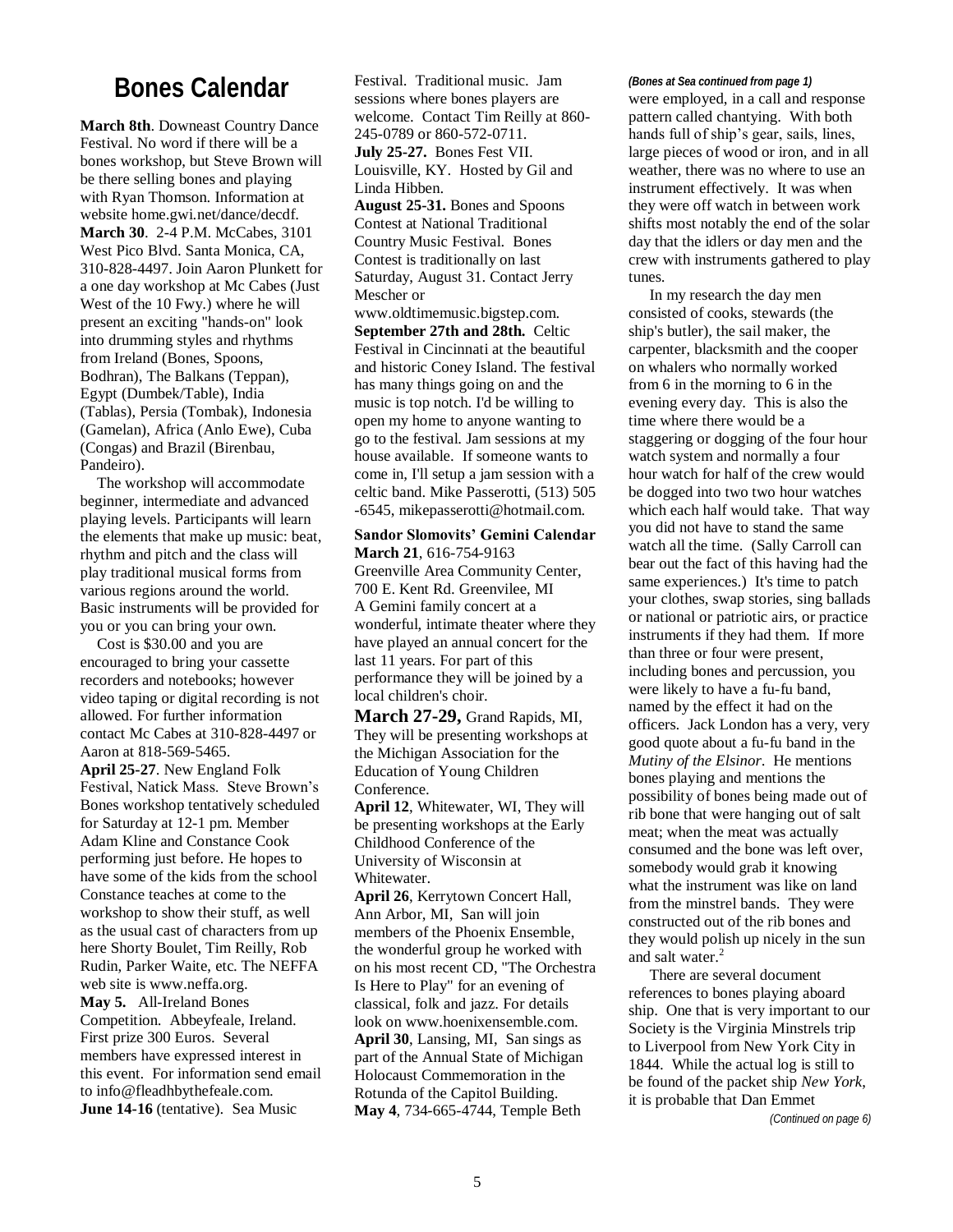rehearsed their material on the month's voyage to England, from April to May 1844 (perhaps we need to check Han's Nathan on his biography), composed new tunes for their British Isle tour which started in May. Our revered father, Frank Brower, was on that tour and played with Emmet even as the troupe was disbanding and that is quoted in Nathan that the troupe actually disbanded for a little while and later got back together.<sup>3</sup>

In 1853 the USS Powaton dropped anchor in Tokyo Bay. Matthew C. Perry had come to open negotiations for trade with Japan. One of the American things that the Japanese painters recorded was a minstrel troupe made up from different members of the crew in full regalia. I recently got the American Heritage Junior Library's copy of Perry's visit to Japan which shows that whole minstrel troupe and it has a little of the text of that visit. Officially it doesn't say exactly what tunes they played but you can see the bones player playing in the left end of the depiction.<sup>4</sup>

In 1855, the San Francisco Minstrels went to Australia and at that time Sydney would have been the biggest city to play in. It was still more or less a settled penal colony. It was also a very popular place for whalers to come in and reprovision, as were places like Russell and Auckland, New Zealand. We know this from the *Charles W. Morgan's* logs as well as first hand narratives of other whalers. The San Francisco Minstrels crossed the Pacific either by steamer or sail, probably the latter because the coaling stops for steamers were still being established in the Far East. This is the time of the Australian gold rush and mass settlement in the port cities of the West Perth, Dunbury, Fremantle and in the South in Adelaide and in the East in Melbourne and again Sydney. The whalers caught the minstrel craze early usually from crews who had been shipped from New York City to New Bedford as Herman Melville was and used the songs and music as a tangible link to better times back home. The whalers were on the sea continually for as long as four or five

*(Continued from page 5)* months between water and recreation places and three to five years away from home. There's also a cross reference from *One Whaling Family* by a man named Williams who saw a minstrel troupe in western Australia which I believe might have been the San Francisco Minstrels. The publishing date of the narrative is very, very close - within a few months of the trip that the minstrels made.<sup>5,6</sup>

> There are bones playing references from the voyages of two whale ships in 1851, one from New London, CT, one from New Bedford, MA. The whaler, *Julius Caesar*, sailed from New London for the South Georgia Islands down near Antarctica to go Sea Elephant hunting in 1851. A month or two into the trip the writer of the book *Life of a Whaler*, his name was Nathaniel Taylor, notes the musicians on the crew were reticent to play, but soon "the merry notes of a triangle, two fiddles, fife and a pair of bones resounded through the focsle." There is no record given, however, of the name of the man playing the bones or any of the instruments.

> In New Bedford, later in 1851, the ship *Eliza Adams* was ready to sail. The day before she did a young man was issued a Seaman's Protection, a sort of ID. He was a US citizen, Albert Evans, 21 years old from Providence, RI. He was five feet, four inches tall with brown hair and blue eyes. He had signed aboard as an ordinary seaman for 1/175th of the profits of the voyage. Ten weeks into the voyage, John Jones, the ships steward recorded a busy deck scene.

> Eliza Adams, January 7, 1852, found the fiddler playing the Fourth of July, Evans keeping time with the bones, blacksmith playing the jubler on the banjo, Goss was playing Bonaparte Crossing the Alps on the fife and some of the others were singing Old Dan Tucker Has Come To Town. In addition to this, part of the quote also mentions Portuguese sailors they picked up in the Azores singing in their national language on the Focsle, the other end or bow of the ship, and this is on a vessel that was similar to the *Charles W. Morgan*, 100' long by 25' wide. About Mr. Evans; his name in the quote in John

Jones was misspelled so finding his name on the shipping list was part of the detective work. That led me to the Seaman's Protection paper and I found that personal information on him. At this point I haven't found relatives or a photograph yet.7,8

You had bones players on steamboats too. In the research that I found there were plenty of minstrel troupes going up and down the Mississippi and Ohio Rivers. One of the early troupes was on a boat called the *James Raymond* and it was Dave Reed of his own troupe, Dave Reed's Minstrels. He played on the *James Raymond* in 1856. And then after the *James Raymond's* entry, I have in my research another steamer called the *Dixie*. In 1859 there was a fellow named Billy Manning who was playing on the *Dixie*. But to go back to the *James Raymond*, that was a push boat for the *Floating Palace* that was going up and down the Mississippi River. The *Floating Palace* had no engines, it was a huge museum/entertainment hall and dormitory for the performers and Ralph Keeler in his article, *Three Years as a Negro Minstrel*, mentions what the *Floating Palace* was like and he also mentions the *James Raymond*. They had the Redondo, which was the area the minstrels played in. The *James Raymond* was bought by the Union Navy as a store ship and as a possible floating battery in 1861. The price they got for it was \$40,000 so it must have been a significantly sized vessel.<sup>6,9</sup>

There are lots of photographs of these bones players and I am always looking to find more. I have to try to find more photographs of the United States Navy in the Civil War or just go to different maritime museums. I've tried ours at Mystic Seaport, but I haven't been able to get the access or the enthusiasm yet for the project that I am looking for. I also want to go to the Greenwich Maritime Museum in England because I think their records are a little better. Europeans tended to keep music at sea a lot more and later than the Americans did because of the punishment that happened on the American ships. Their photographs

*(Continued on page 7)*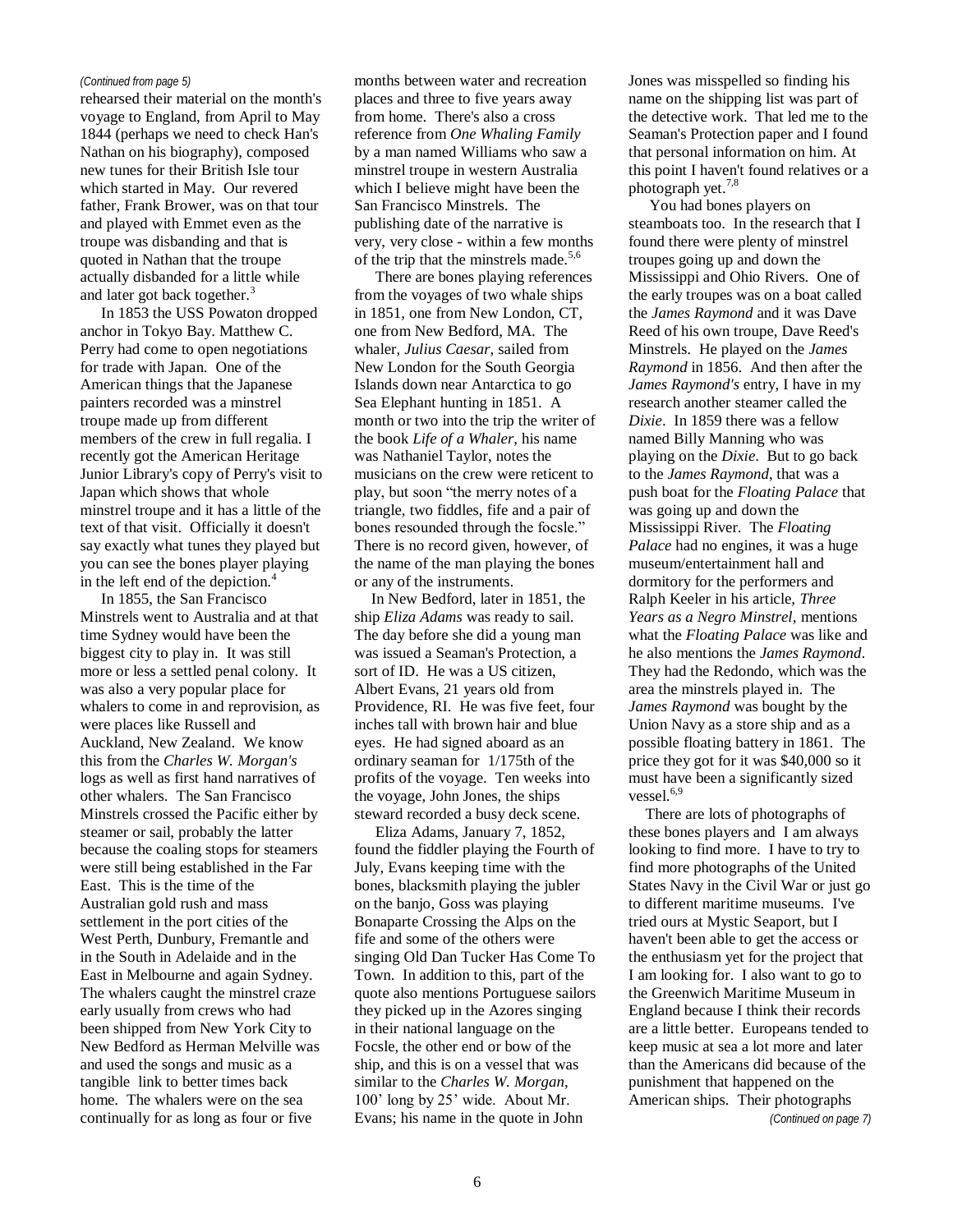are much more comprehensive. There is a wonderful photograph that started all of my research on the instrument at sea that is taken from the 19 teens or early 1920's. It a photograph of a fufu band and the man right down on the front row on the left hand side has a pair of bones in his hands and they are bone bones. You can tell by the color of them in his hands. He is wearing a straw hat with no brim and the whole top of the hat is knocked off and cocked at a 45 degree angle. $^{10}$ 

I think, in the fu-fu bands, they adapted the idea of the minstrel second part and they dressed up in pretty outlandish outfits. A lot of the guys are barefoot. One guy is wearing a beautiful pair of sail cloth pants and "Boiled" shirts or striped shirts. One fellow in that picture has a southwester hat on over formal clothes which really looks ridiculous. They would often take the songs they had heard from the melodeons or dance halls and there is no great distance between the waterfront at South Street, New York City and the Bowery Theater and Mechanic's Hall where Christy's and Bryant's Minstrels played.<sup>11</sup> You can just see the whole impetus for these guys taking this music out and sailorizing the lyrics - *Camptown Races* in sea lexicon becomes *Sacramento* because it's a reflection of everyone going out to California for the gold rush. You have an obvious influence from the entertainment point of view. The tempo was very fast and very catchy and the men wanted to remember it on a 15,000 mile voyage to California. There is a sea version of *O Susannah* as well.

In the 1840"s when minstrelsy was young you have the cotton trade really booming, and you have an itinerant labor force coming from the British Isles and the Northern ports of America to New Orleans, and taking those boats back with cotton to England; there was a lot of transatlantic trade. In Rice's *Monarchs of Minstrelsy*, myself and another musician at Mystic Seaport noted a huge influx of British Isle and Western Europeans as minstrels rather than native born Americans or Yanks. You have a huge melting pot as we call it

*(Continued from page 6)* now. These people who have a natural gift for entertaining people are going on and doing delineations of the lowest class of citizens, but the people who are doing these delineations are themselves on the bottom of the ladder. That's where I did some research into the idea of the African Americans and the Irish being in the same social ladder really popularizing this instrument, both having it in their cultures.

> A lot of the music that was played on the ships was saved. I mentioned *Sacramento* before. *O Susanna*, of course, was played. They had *Liza Lee* and *Clear The Track* or *The Bulgine* as shanties and also what they called forbitters or recreational songs or focsle songs. Jibs and reels were also popular music.<sup>11-13</sup>

> They were fairly quick rhythmically and they got the attention of the other crew members. It breaks down the idea that you're not doing concert music, you are doing popular music. So in the *Julius Caesar* quote that I gave you before all of the possible instrumentalists come out and start playing along because everyone wants to get playing and cement good feelings. The Captain smiles because everyone is playing together which means the ship is going to be happier, a major point of ship psychology. And if the Captain is getting his coffee on time he is pretty happy as well.

> Whale ships in the 1840"s and 1850" would be going all over the Pacific so they often chopped wood for firewood and you can imagine they might be going onto a beach that had sandalwood or teak or ebony or rosewood. All of these sorts of wood when they were cut up and polished would make an awesome set of bones. We know that now - that is a given. But they also could uses whale's bones, the jawbone. We know this perfectly from Nick Driver's sets and antique bones that were made out of whalebone. The part that you would make it from would probably be the front third of the whale's jaw under the tooth sockets because it would give you both the length and the density and you could machine in the curve to suit your fancy. There is also a very gentle curve at the back of the jaw in

the pan bone or the mandible. Pieces were given by seniority, but after everyone was done shaping, any scrap could be utilized to make a pair of bones. I have photograph of fiddle pegs and a tailpiece being made out of pan bones complete with scrimshaw. The peg heads all have flower motifs on the flat and the tail piece is a really wonderful piece of patriotic workmanship with a sailor at the top of a mast nailing a national flag to the mast. So with "stock" measurements all that was needed for bones was 7" long and an inch of width and a little thickness.

(This article concludes in the next issue of the newsletter.)

#### **References**

- 1. Music of the Sea by David Proctor.
- 2. The Mutiny of the Ellsinore by Jack London
- 3. Dan Emmett and the Rise of Early Negro Minstrelsy by Hans Nathan
- 4. Commodore Perry in Japan, American Heritage Junior Library
- 5. One Whaling Family by Harold Williams
- 6. Monarchs of Minstrelsy by Edward LeRoy Rice
- 7. Life On a Whaler by Nathaniel Taylor
- 8. To Pass the Time Away by Carol Tobal
- 9. Three Years as a Negro Minstrel by Ralph Keeler
- 10.Seafaring Under Sail by Basil Greenhill
- 11.Songs of the Sailor and

## **A Short Biography of Tim Reilly**

Tim started playing bones in 1988 at Mystic Seaport after listening to and meeting Martin Fay of the Chieftains. He teaches a class at Williams College on bones and percussion instruments used at sea. He also makes bones.

He became part of Mystic Seaport after going there to read Moby Dick. He is a ship rigger and repairs and restores masts and spars and rigging of tall sailing ships.

He crossed the Atlantic in 1994 and played bones in all of the ports that he visited.